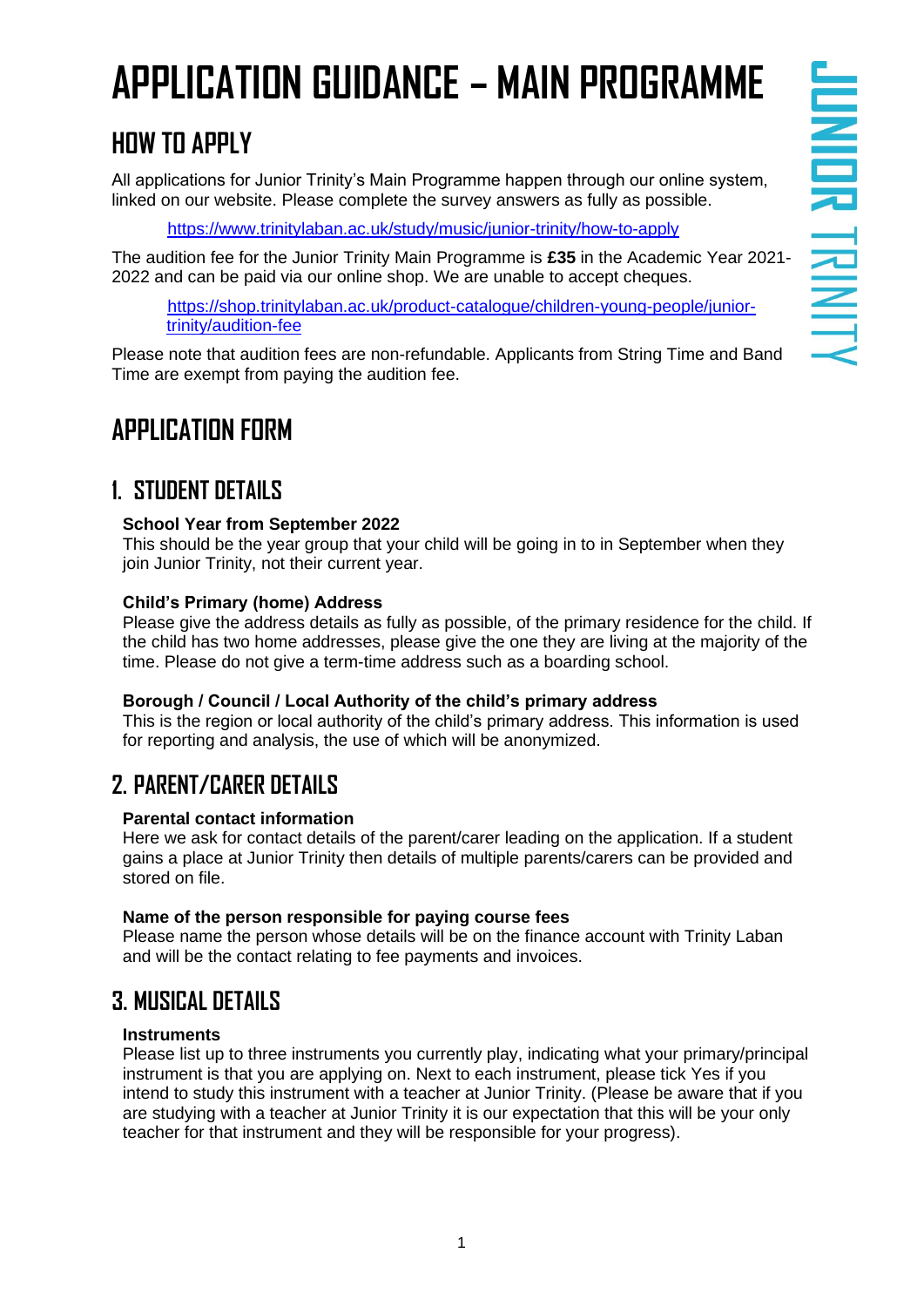# **APPLICATION GUIDANCE – MAIN PROGRAMME**

Students wishing to audition on multiple instruments will be able to specify this when invitations are sent out.

#### **Choice of Teacher**

Successful candidates are allocated teachers by the Head of Children's and Young People's Programmes on the basis of their individual needs. You are very welcome to express a preference and this will be taken into account, but there is no guarantee that a request for a particular teacher will be met. A full list of teachers at Junior Trinity is available on our website:

<https://www.trinitylaban.ac.uk/study/music/junior-trinity/junior-trinity-teachers/>

#### **Performance and Theory Grade Exams**

Please list only your highest currently attained grade for each instrument/theory. Please include the date of the exam as well as the exam board.

### **4. ACADEMIC DETAILS**

#### **Academic Exams**

Please provide details of any examinations you have taken or propose to take between the time of application and intended entry to Junior Trinity. (This could include GCSE, A-Level, IB etc.)

#### **Are you interested in any taking any of the following academic courses?**

Junior Trinity offers GCSE and A-Level programmes as part of the Saturday timetable. Students taking academic courses follow a reduced Main Programme timetable to include the additional classes. To study these courses with Junior Trinity, you must be in Year 9 or above for GCSE and Year 11 or above for A-Level.

## **5. OTHER INFORMATION**

**Has your application been discussed with current instrumental / vocal teachers?** If you study an instrument with a teacher at Junior Trinity it is expected that this is your only teacher. We ask that you make sure your current teacher(s) is aware of this rule when applying.

### **6. REFERENCES**

Those applying for the Junior Trinity Main Programme should provide the names and contact details of two people who you have asked to be references for you. One of the references must be from somebody who can write about your musical abilities, usually your principal/first-study teacher. The second may come from a schoolteacher (form tutor, head of year or another senior teacher at your current school), or from another person that is not a family member and can provide a character reference. Please make sure you state clearly how the person is known to you (e.g. headteacher, principal study teacher, scouts/girl guides leader etc.)

## **7. DIVERSITY AND MONITORING INFORMATION**

The information provided in this section will be treated as sensitive data and will only be used anonymously for evaluation reports. If you have an access requirement to enable you to audition for the programme, please contact us separately on [junior@trinitylaban.ac.uk](mailto:junior@trinitylaban.ac.uk) and we will discuss arrangements with you.